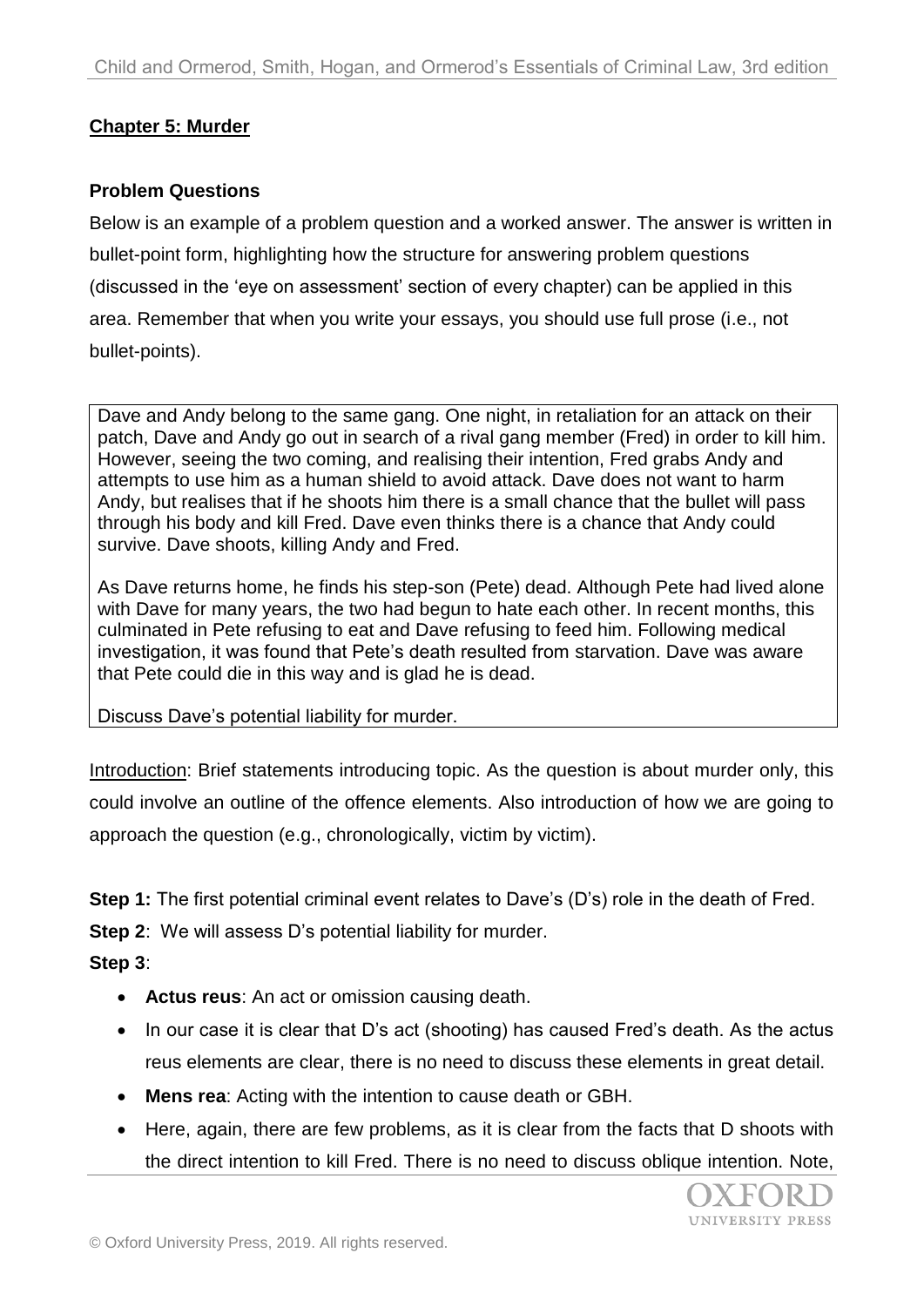the fact that D foresees only a small chance of success is irrelevant to a finding of direct (purpose based) intention.

- **Step 4:** There are no likely defences, and therefore no discussion of defences is required.
	- The only possibility of a defence arises if D believes that Fred is going to harm Andy, in which case D shooting Fred could be argued as the 'self-defence' of Andy.

**Step 5:** It is very likely that D will be liable for murder in relation to the death of Fred.

**Step 1:** The second potential criminal event relates to Dave's role in the death of Andy.

**Step 2**: We will assess D's potential liability for murder.

**Step 3**:

- **Actus reus**: An act or omission causing death.
- The same act (shooting) that killed Fred has also killed Andy. Thus, with reference back to the previous discussion, it is clear that the actus reus of murder is also satisfied here.
- **Mens rea**: Acting with the intention to cause death or GBH.
- This time it is unlikely that D is acting with the direct intention to kill Andy or to cause him GBH (Andy is his friend and he would be happy if Andy were to escape harm). However, D does see harm to Andy (shooting through him) as inevitable and so we should consider oblique intention and *Woollin*. Here, it may be that D lacks virtual certainty that his act will cause death (D foresees a chance that Andy will survive), but it is likely that D foresees causing at least GBH as a virtual certainty and so the jury may find the mens rea for murder is made out. If you refer back to the box illustration above (Chapter 5.7), D lacks mens rea (1), (2) and (3), but satisfies (4).
- As an *alternative* way of finding mens rea, we also have the option of using the doctrine of transferred malice. This is because, when D acts to kill Andy, he does so with the intention to kill another person (Fred): this mens rea (malice) could be transferred to Andy to find liability.

**Step 4:** There are no likely defences, and therefore no discussion of defences is required.

**Step 5:** It is very likely, employing either approach to finding mens rea, that D will be liable for murder in relation to the death of Andy.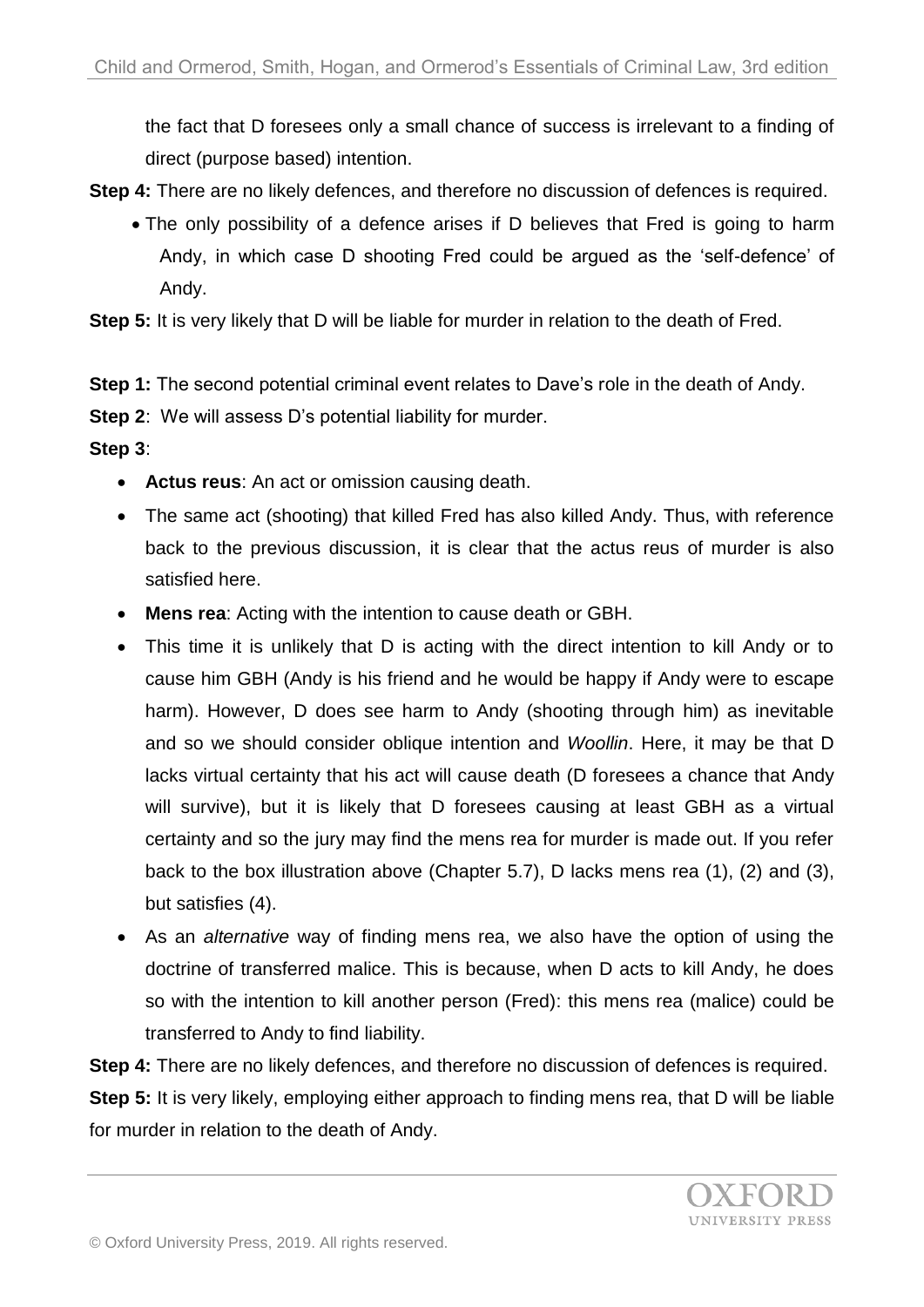**Step 1:** The final potential criminal event relates to Dave's role in the death of Pete.

**Step 2**: We will assess D's potential liability for murder.

# **Step 3**:

- **Actus reus**: An act or omission causing death.
- Pete's death is not caused by any positive acts from D, and so we must consider omissions liability based on D's failure to prevent the death. Murder can be committed by omission. D may have a duty to act based on a familial duty (as Pete's step father) and/or from an assumed duty based on previous care. This requires some discussion of the case law and (ideally) highlighting that we do not know Pete's age: if fully emancipated then it is less likely that D will have a duty. If there is a duty to act, it seems to be breached by D's inactivity (that we know of): we would expect him to feed Pete or at least call for assistance. When considering if this omission caused Pete's death, it would be useful to discuss Pete's refusal as a potential intervening act that could break the chain of causation. However, if we think D's duty extends to calling for help (as opposed to simply offering food), then it does not look as if Pete's refusal to eat will break the chain of causation between *that* omission and its causal effect on the death.
- **Mens rea**: Acting with the intention to cause death or GBH.
- This is one of those occasions where we have to accept a lack of detail: we don't know from the facts whether D omitted with the direct intention to kill or cause GBH (the fact Dave is glad may provide an indication to that effect, but it is hardly conclusive). Logically, if D observed Pete's starvation over time then it is likely that he will have foreseen Pete suffering at least GBH as a virtual certainty, but again, this is not definite.

**Step 4:** There are no likely defences, and therefore no discussion of defences is required. **Step 5:** It is possible that D will be liable for murder in relation to the death of Pete, but there are potential problems finding a duty to act, and particularly to finding mens rea.

Conclusion: A problem question conclusion need only provide a brief overview of potential liability. For example, here it seems that Dave will be liable for the murder of Fred and Andy, and may be liable for the murder of Pete if he is found to have had a duty to act, and to have intended death or GBH.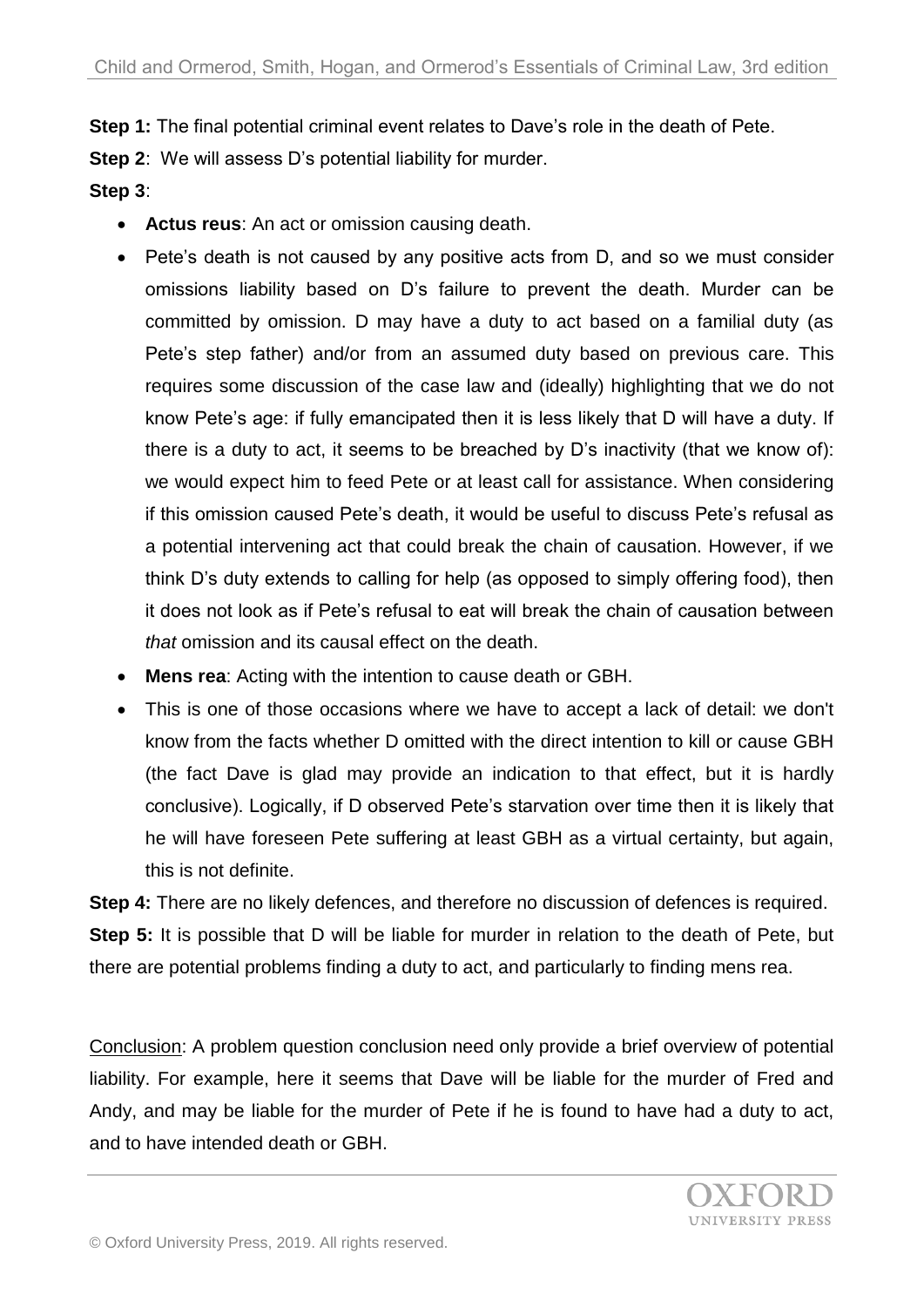### **Essay Questions**

There are several areas of interest for essay-type questions in relation to murder. For example, the future structuring of homicide offences (Law Commission), the use of constructive liability, the mens rea for murder, the mandatory life sentence, and so on.

Below is an example of an essay-type question, and a bullet-point plan for a possible answer. This is for illustration purposes only. When writing an essay of this kind yourself, there will usually be alternatives ways you could structure your answer, alternative points of discussion that could be raised, and you would certainly be expected to write in full prose (ie, not in bullet-point form). The most important point to take from these plans is how they focus on identifying and discussing the subject of the debate within the question, not simply listing information about the relevant topic.

The current mens rea for murder is inappropriate, and in need of reform. Discuss.

#### **Introduction:**

- Your introduction should make clear that you understand the debate within the question, and inform your reader how you are going to structure your essay to engage with that debate.
- Most importantly, you want to show your reader that you are going to focus on the question, and not simply set out everything you know about murder. The question is asking about the mens rea of murder only, criticisms of the current law, and potential reform.

#### **Body of the essay:**

 The clearest structure (and therefore the best structure) for a question of this kind, would be to engage with criticisms of the current law first, and then lead into discussion of potential reforms.